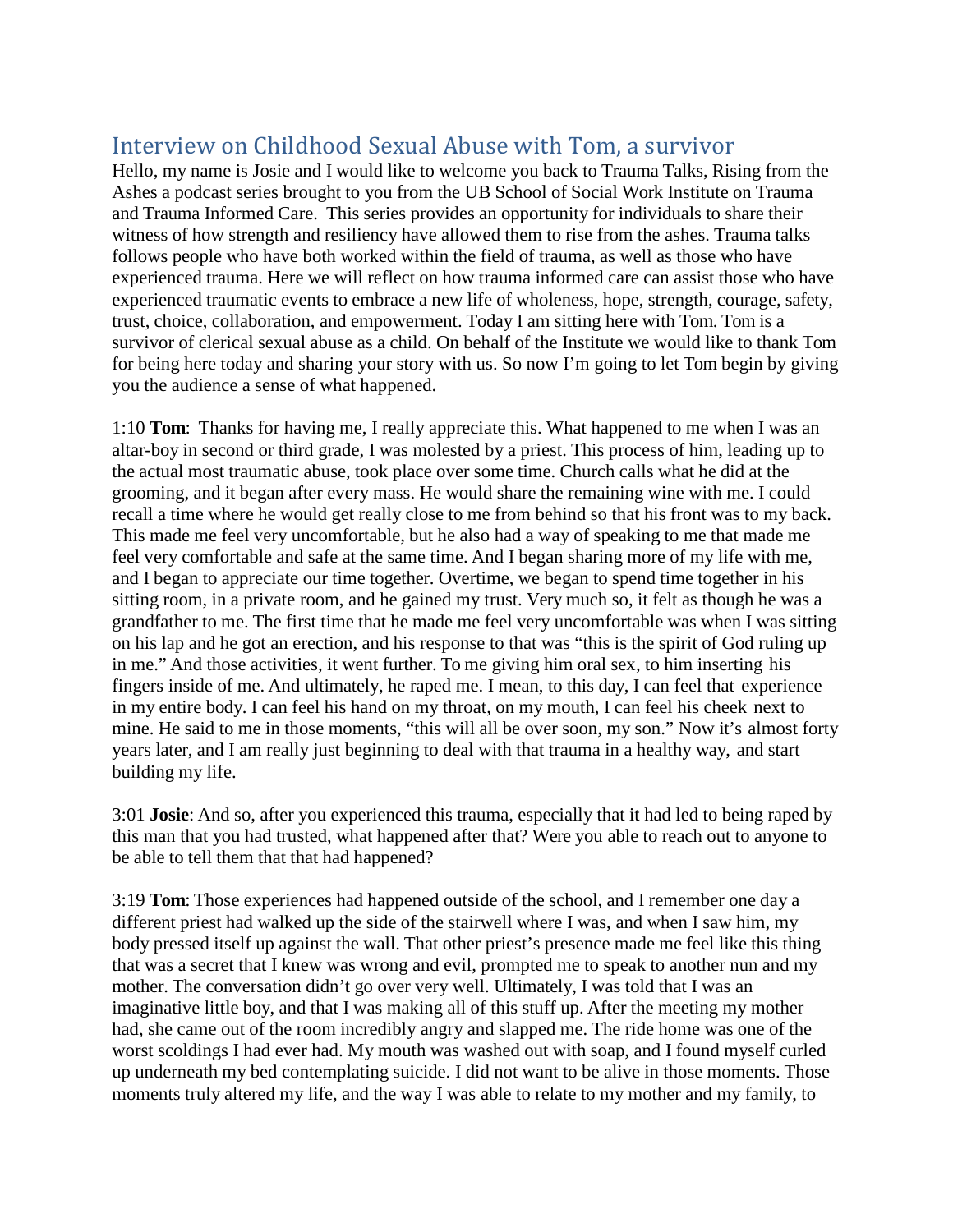my environment.

4:26 **Josie**: Thank you so much for being so honest and sharing this experience with us. You mentioned having these feelings of wanting to end your life and of feeling depressed. How did those continue to progress throughout your childhood?

4:42 **Tom**: Isolation sort of became part of my childhood. I was a loner. I don't know if I understood depression in that time, but the thought of suicide, the thought of killing myself became a default reaction to situations. It's nothing I had ever attempted, but something I had to navigate.

5:04 **Josie**: How about your experiences after the abuse, and after reaching out to the nun and your mom? What were your relationships like with other authority figures, or your peers, or teachers?

5:17 **Tom**: I never trusted authority after that point in time. I think that I always was looking for ways to see what they said and what they did were different. I became much more confrontational, much more always trying to tear down the authority figure, proving that what they are saying is just a lie. I'm sure that was a form of self-protection. So I was always trying to test those boundaries. I had an unusual way of how I interacted with the world in the sense that I was far more mature than I was. So when I was 12 I was acting or thinking with the maturity of a 20 year old. I thought that because I had sex that smoking and drinking was cool. It opened myself up to further sexual abuse by kids in my neighborhood. I didn't understand at the time but it was kind of the only way that I could get a sense of attention, because after I went to my mother and the nun about the abuse that had happened to me, I never served another mass with him, that was the end of our relationship, which was deeply confusing to lose something special in my mind, even though something weird was really happening, but I didn't understand. So since that specialness and connection with him was cut, I would always be trying to find that connection in other ways.

6:46 **Josie**: As you're talking, I can hear that your experiences leading up to telling your mom, telling the nun, leading up to the abuse, and then all of the experiences that happened after that, I hear themes that relate to what we call the Five Themes of Trauma Informed Care. Trauma informed care asks individuals, service providers, or communities to not ask, "What's wrong" with the person, but to move towards what has happened? So Fallot and Harris talk a lot about the five guiding principles of safety, trust, choice, collaboration and empowerment as tools that can provide a more trauma informed practice, trauma informed approach. It really thinks about what happened to a person. And so, the first principle is safety. Safety can be physical safety, emotional, spiritual, and so I am wondering what was the effect of trauma on your sense of safety on your emotional, spiritual self?

8:02 **Tom**: I don't think I've ever really felt safe. It took me a long time in my life to really ever feel comfortable in my own skin. I was always either running away from dealing with this through drug abuse or getting myself into relationships with women who would treat me with disrespect. And then I'd have thing longing of, "why don't they love me? Why don't they care for me? Why am I not getting their attention in the way that I need it?" So, it's taken me a long time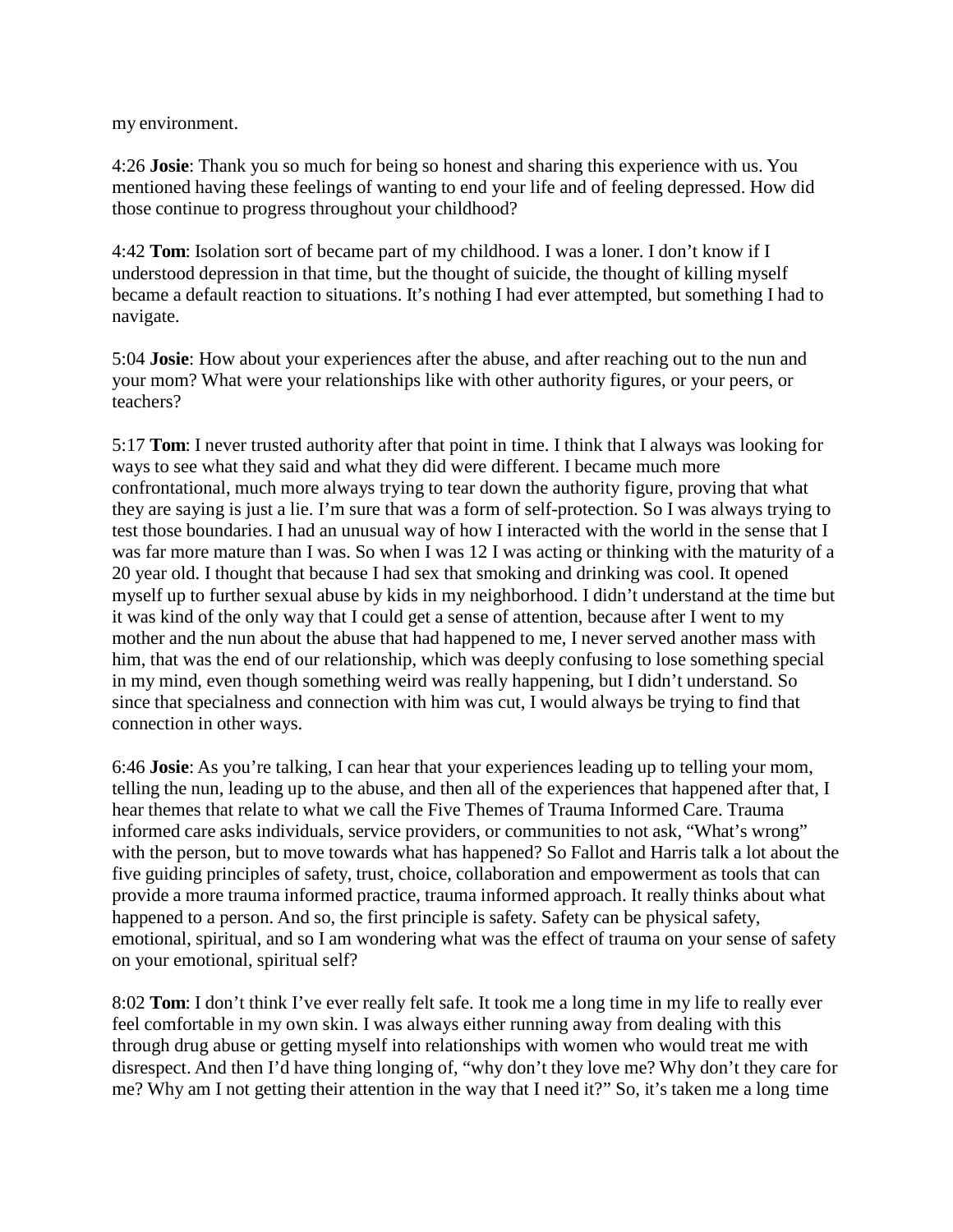to feel safe in my own environment. Later on in my life, in my thirties, I found it very difficult to ground, to stay in one place. I moved many, many times, always looking for a place to feel safe. 8:54 **Josie**: And then the next principle is trust. Now I know you referred to talking to trusted individuals about what happened. You also spoke about the trust between this person who then was your abuser as well. I'm wondering how those breaches of trust have affected you as an adult, your personal life, family relationships. What has been that experience for you?

9:23 **Tom**: It has been a long time coming for me to trust myself. In those times of people calling me a liar has put me in a process of not trusting my own decision making. As an adult, that has led me to three very strong nervous breakdowns. To the point of me being so confused in making a decision about my life, and if it's wrong, and brought me to a place of shaking and completely running away from a healthy situation that I was in, or that I was building. The idea of trust, there is triggers in me that make me feel a sense of distrust. Certain smells or sounds have affected my relationship with my sister, as a matter of fact. For whatever reason, the sound of her heels and the smell of her perfume brought me back to a place of pure mistrust. And, what I have learned about trust is that I can respond to these feelings, or I can react to them. When I react, I want to run. When I respond, I've learned to sit and feel that trust, and not to project it on to whatever is happening, and to let that trust, distrust, really take inside of me, until it is able to dissolve. Through that process, I've learned to trust more completely.

10:51 **Josie**: And you've mentioned that you've been, that in more recent years you've begun to heal and cope with what has happened in a more healthy way. And, the next principle that Harris and Fallot talk about is choice. So I'm wondering, in the course of your healing process, what types of choices did you make, how did that start, and what did that look like for you?

11:15 **Tom**: The process of my healing actually began at the height of my self-abuse. I was abusing drugs and alcohol at a higher rate all throughout my teens my twenties and all the way into my mid-thirties, and I dove into a pool that I thought was 9 feet deep, but really it was 3 feet deep so after a helicopter ride and a night in the hospital where they had to put my head back together with fifty stitches, I was directed towards a yoga/chiropractor. And that began my healing process. I don't know if I really had a choice in that matter, it really just sort of happened. Some of the things I really took more of a choice in was getting myself more in the theater, getting myself more working with children. Theater was a tremendous healing choice for me, I did improvisation theater — comedy, dramatic, musical, it just put you in a situation where you need to drop whatever you're thinking and get on board with the idea that was presented to you. And, it's a very fast moving process that took me out of my thinking mind and more into my responsive mind, hyperaware of what's going on in a moment and responding to it. And uh, it was incredibly beneficial to me. I did choose to work with children. I spent the better part of six years working with children all under the age of 12. Fantastic experience. I found out I am highly sensitive to the needs of children. I can respond to them in such a way that makes them feel safe and comfortable, and I think in retrospect that working with kids for several years now, I was really proving to myself that I can work with kids on a comfortable level. You know, that was a major element that I had to heal inside of myself. There was always a voice inside of me saying, "Would I do this to someone else? Am I capable of doing to someone what someone did to me?" The answer to that was no! One thing that I really want to bring to light is, I've shared my abuse with people in the past, and have been asked some unusual questions like "are you gay?" or "how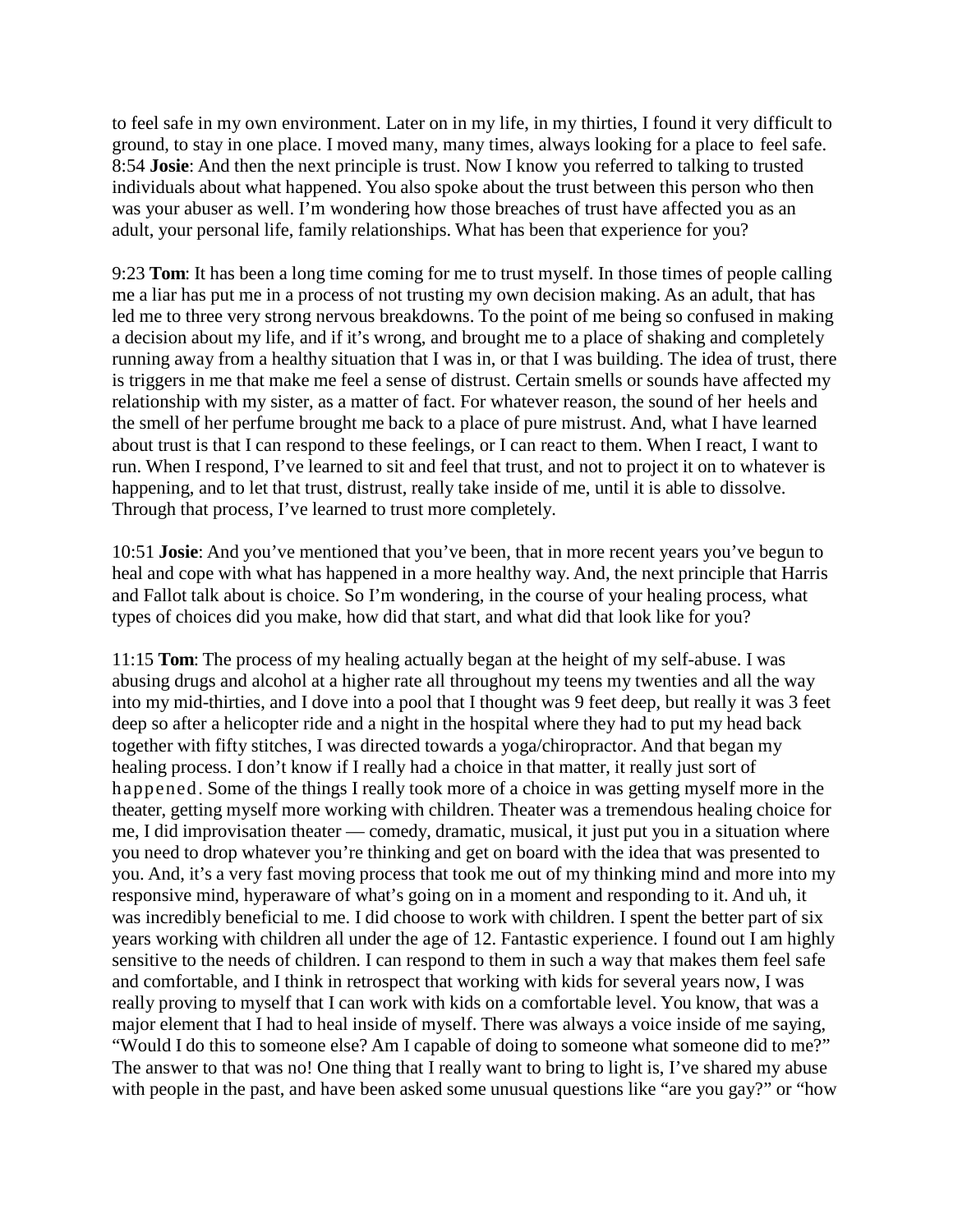do you feel about homosexuals?" And I am a straight man who is quite comfortable with homosexuals. Being a victim of childhood sexual abuse is in no way susceptible to making you a certain sexual orientation. Those are not my experiences, nor are they what others who have had similar experiences as me, have shared with me.

14:09 **Josie:** There are labels that people have used for those individuals who have experienced childhood sexual abuse, labeling it as, "you're bound to becoming a pedophile" or "you're bound to adopt a certain sexual orientation," rather than looking at other factors that play into individuals choices and who they are as people.

14:33 **Tom**: Yes, it's impossible for me to relate to how someone can sexualize a child. I cannot comprehend it. I can comprehend what it takes to be able to heal from one of those things. Those abuses take place in an instant, and it truly effects the entirety of someone's life, and their sense of being.

14:59 **Josie**: And in more recent years, what kinds of interventions or healing rituals have you been utilizing in terms of seeing any type of therapist or utilizing anything of that nature?

15:14 **Tom**: I think the past fifteen years of travel, working with children, meditation, yoga brought me to a place where I was able to go back into the church where these things had happened. I think that was a choice of mine that came about after I was crying by this church in my late forties. And, when I went inside, the priest that was there knew, I believed, what he had to do, and that was to be a sounding board for me. And he allowed me to really let go, to sob, to yell to swear at him, to accuse him of stuff that he did not do. Through that process, the church helped me to a see a therapist. I took my time in finding a therapist who I knew would be helpful to me. Ultimately she was a women in her sixties who had been doing this type of work for several decades and instantly I trusted her by her ability to really listen to me. It was one of the first times in my life where I felt that I can really express myself honestly. Someone JUST listening, and I think that's what many of us need is someone to simply listen to us, what we've been through, where we are at, and to help us taking the next step up.

16:26 **Josie:** When you're talking about confronting the church and interacting with a therapist reminds me of the principle of collaboration. Which really speaks to the sense of teamwork, and shared decision making and progress. I was wondering if you could speak a little more of your experience with collaborating in terms of what happened to you as a child in terms of confronting the church, and what type of work you've done in that regard?

17:09 **Tom**: In terms of what happened with the church, the collaboration was really by circumstance. I found myself back in Buffalo several years ago, needing to confront these deep seeds that have tripped up my life many times. And so, I was able to work with the church, and with the therapist work through all of the confusion on why I hated my mother so much. Of why I wasn't able to make choices in my life. At the same time I was working with another therapist doing EMDR which is a type of therapy that uses sound, vibration, rhythm, light to bring you back to the times of the trauma. One week when I would be going to these types of therapies, I found myself reliving moments, and I was driving in my car and found myself to be driving with my lips squeezed tight, more or less just re-experiencing the feeling of being raped. I was able to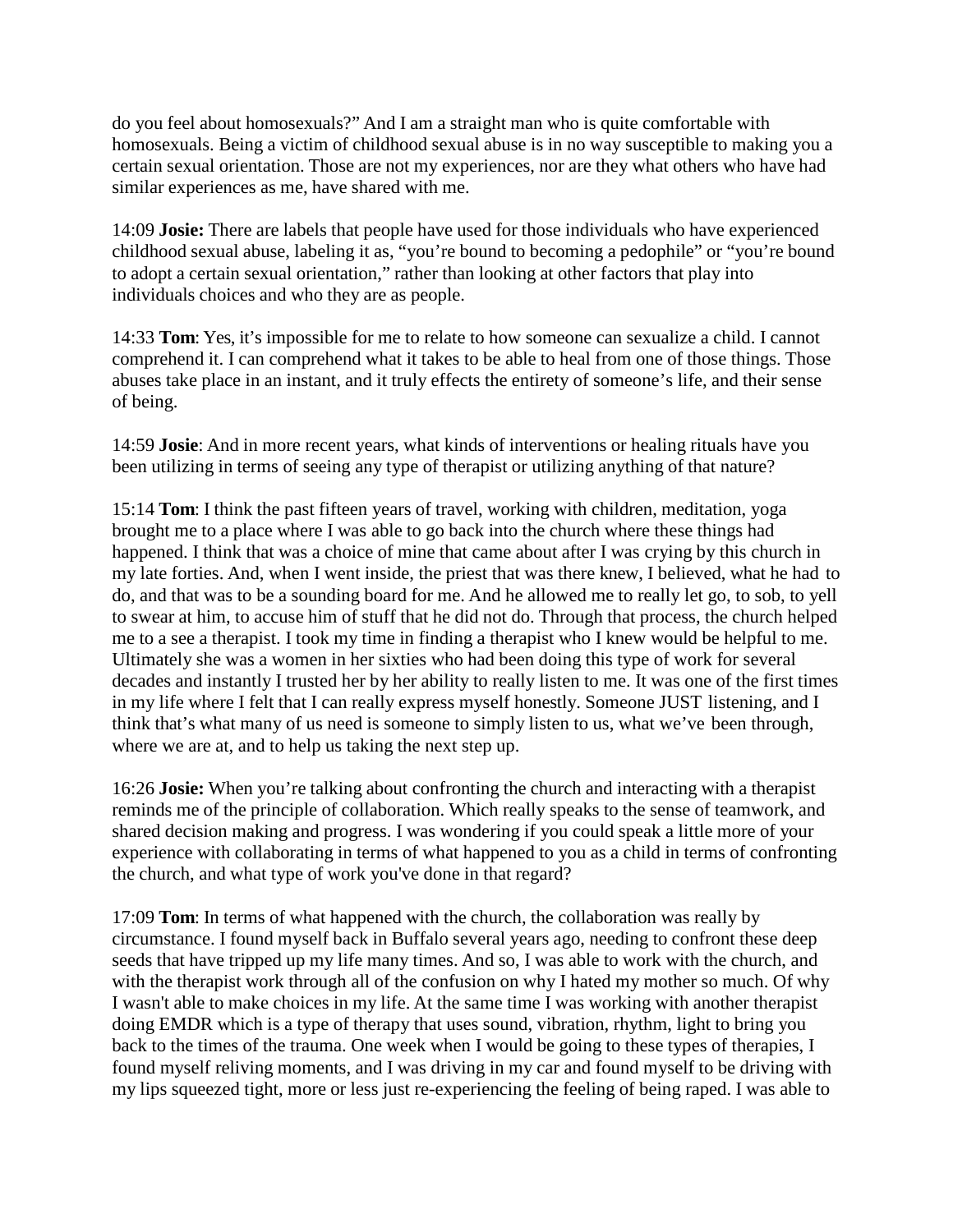go talk to a therapist about it the next day, and talk to her about how I felt about my mom. It just so happened that I was living with my mom at the time, so she was allowing me, in her late 80's, to be a small child again at the time. Several times over that year I broke down, and she held me in her arms and sobbed. And she treated me the way I needed to be treated forty years earlier. She took responsibility for it and her actions. So that collaboration of having a talk therapist, having a tool to relive the trauma, and having my mom right there to embrace me so I could let go of forty years of confusion, of anger, of hatred, of a riding of emotions that are almost undefinable. So that was sort of a collaboration of circumstances that happened.

19:18 **Josie**: That's really powerful, thank you. The last principle is empowerment. When you talk about the labels or stereotypes that people attach to individuals who have experienced childhood sexual abuse that made me think of dis-empowerment. And so, I am wondering what your experience has been in the work to feel empowered and a sense of autonomy and growth and your vision to use your story to move forward.

19:47 **Tom**: Yes, in terms of using my story to move forward, I am doing this particular talk with you so that ultimately people will see that victims of sexual abuse are not taboo, they are not hidden. I've noticed that for generations, my mother's generation, avoided any talk of sexual abuse. My sister's generation talks about it, but doesn't really confront it. My nephew who is in his twenties, when he saw the movie Spotlight, called me up right away and said "I know this happened to you, tell me all about it." So, I've seen that change through generations. Right now one of the things I've gotten myself involved with is advocacy for laws in New York State, and speaking publicly about my sexual abuse. The laws currently in New York State do very little to protect children who are abused, currently statue and limitations end age 23, and for myself, it took me until my late forties to really think about these things normally. When I was a young child, I didn't have the tools to say, "I was just molested," I might've said "I was just hurt" or "so or so is not treating me very well." So, I'm working towards changing things to protect a whole generation of children. The more we as adults are able to speak openly about sexual abuse and sexuality, and allow children to understand what their boundaries are and how important it is to allow them to mature into their sexuality as opposed to have it hidden from them, or forced upon them.

21:33 **Josie**: For those who are listening to this podcast and are victims of sexual abuse in some way, or are providers for people who are experiencing childhood sexual abuse, do you have any additional thoughts on your experience or anything you've learned through healing, or something providers can keep in mind when they're working with individuals based on trauma?

21:55 **Tom**: As far as recovering from sexual abuse goes, it is a long and winding road. And, the sooner you start speaking up about it, the sooner you start acknowledging it, the sooner you start exploring all of the things you have to unravel to start healing, the better it is. That journey that you're about to go on will be very different than you expect it to be. It is as enlightening as it is challenging. As far as us adults go, it's really our responsibility as adults to see children for who they are, and hold space for them so that their innocence can be preserved for them as long as they can. Children don't have a real reason to lie about things like this. And if you see a switch in your child's behavior, if you see them closing down, allow them this time and space to express themselves freely as they can. For the sense of providers, doing your own interwork, I think is the